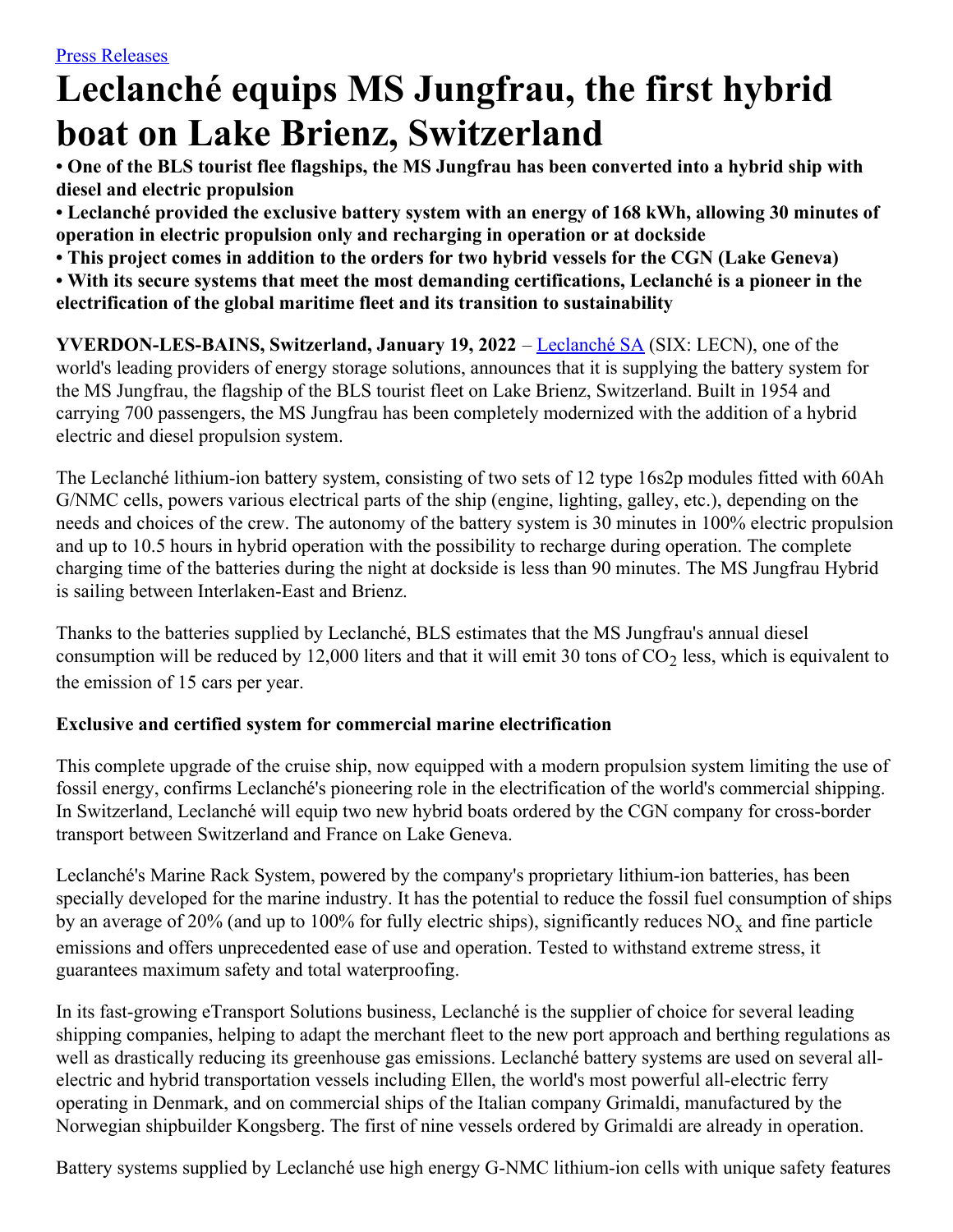including a dual cell laminate design and ceramic separators. Leclanché specifically designs and manufactures Class Type Approved and Certified Marine Rack Systems including fire prevention and suppression systems. Leclanché develops and manufactures its own graphite/NMC (lithium nickel manganese cobalt oxide) and LTO (lithium titanate oxide) batteries.

**Anil Srivastava, CEO of Leclanché**, **said:** *"We are proud to have participated in the refurbishment of the MS Jungfrau, a tourist symbol of Switzerland, the country of origin of our Company. This choice confirms the quality and reliability of Leclanché's battery systems and its pioneering role in the transformation of maritime transport to environmentally friendly propulsion."*

**Claude Merlach, Director of BLS Navigation, said:** "We are delighted that we will now be able to glide silently across the lake on the MS Jungfrau for 30 minutes. This will allow our passengers to experience the lake and the Alpine panorama in an even more serene and relaxed manner. In addition, we are making a *valuable contribution to our environment and to the goals of the Swiss government's Energy Strategy 2050."*

\*\*\*\*\*

## **About Leclanché**

Headquartered in Switzerland, Leclanché SA is a leading provider of high-quality energy storage solutions designed to accelerate our progress towards a clean energy future. Leclanché's history and heritage is rooted in over 100 years of battery and energy storage innovation and the Company is a trusted provider of energy storage solutions globally. This coupled with the Company's culture of German engineering and Swiss precision and quality, continues to make Leclanché the partner of choice for both disruptors, established companies and governments who are pioneering positive changes in how energy is produced, distributed and consumed around the world. The energy transition is being driven primarily by changes in the management of our electricity networks and the electrification of transport, and these two end markets form the backbone of our strategy and business model. Leclanché is at the heart of the convergence of the electrification of transport and the changes in the distribution network. Leclanché is the only listed pure play energy storage company in the world, organised along three business units: stationary storage solutions, e-Transport solutions and specialty batteries systems. Leclanché is listed on the Swiss Stock Exchange (SIX: LECN).

SIX Swiss Exchange: ticker symbol LECN | ISIN CH 011 030 311 9

### **Disclaimer**

This press release contains certain forward-looking statements relating to Leclanché's business, which can be identified by terminology such as "strategic", "proposes", "to introduce", "will", "planned", "expected", "commitment", "expects", "set", "preparing", "plans", "estimates", "aims", "would", "potential", "awaiting", "estimated", "proposal", or similar expressions, or by expressed or implied discussions regarding the ramp up of Leclanché's production capacity, potential applications for existing products, or regarding potential future revenues from any such products, or potential future sales or earnings of Leclanché or any of its business units. You should not place undue reliance on these statements. Such forward-looking statements reflect the current views of Leclanché regarding future events, and involve known and unknown risks, uncertainties and other factors that may cause actual results to be materially different from any future results, performance or achievements expressed or implied by such statements. There can be no guarantee that Leclanché's products will achieve any particular revenue levels. Nor can there be any guarantee that Leclanché, or any of the business units, will achieve any particular financial results.

### **Contacts**

**Media Switzerland / Europe: Media North America:**